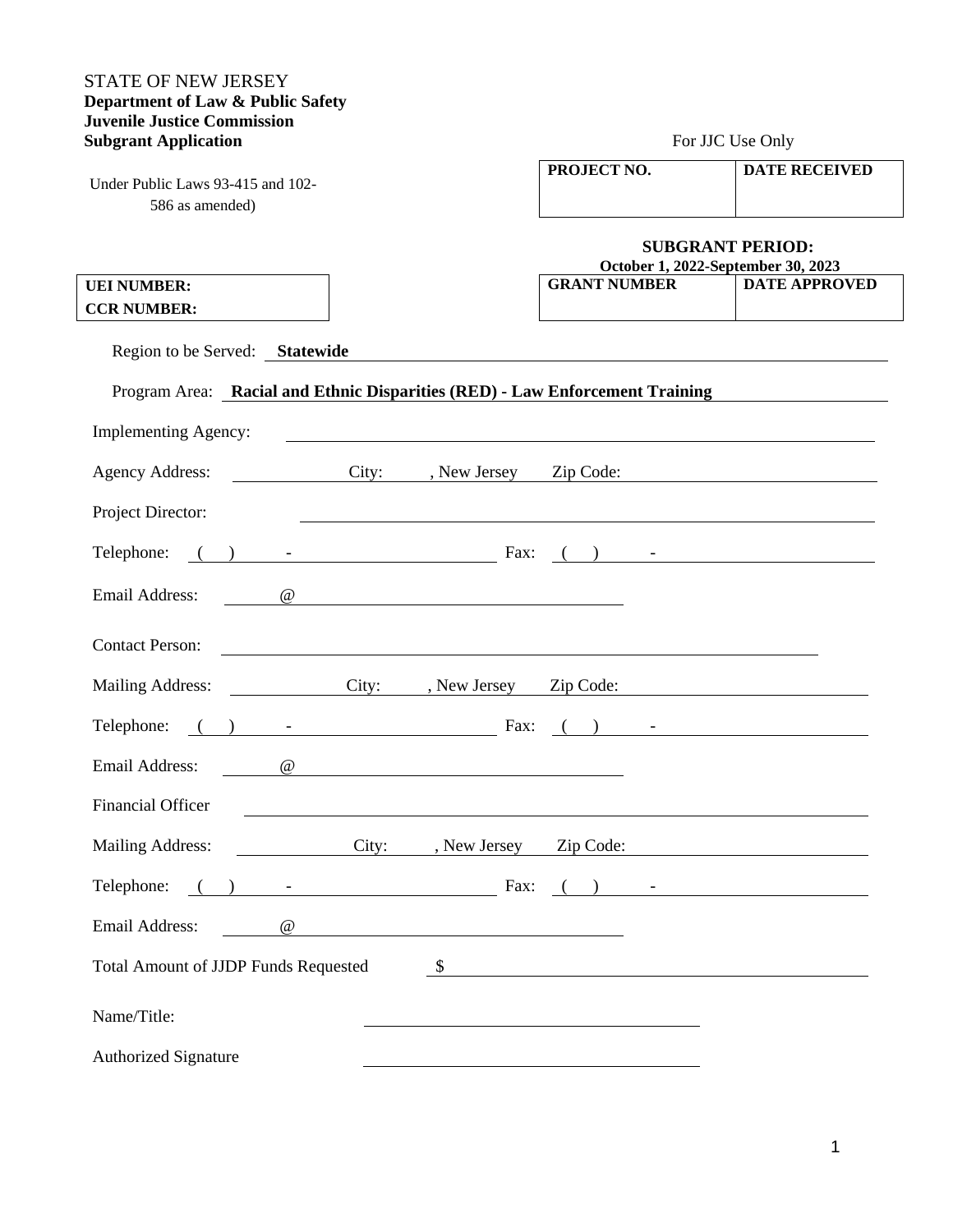#### **BACKGROUND & PURPOSE**

Research conducted nationally has shown that the training and curriculums available at the police academy level are limited in terms of juvenile justice specific training. Police are often first responders to deeply challenging situations involving youth, however formal training regarding adolescent brain development, best practices for interacting with teenagers, and understanding and bridging cultural differences, is deficient. In 2019, the New Jersey Governor's Juvenile Justice and Delinquency Prevention (JJDP) Committee and the Juvenile Justice Commission (Commission) partnered with an agency to develop and implement a law enforcement training curriculum in four pilot counties (Ocean, Hudson, Union, and Middlesex). The curriculum provides formal training regarding adolescent brain development; best practices for interacting with teenagers; understanding and bridging cultural differences; and other youth specific issues relevant to police and law enforcement professionals. The JJDP Committee, in partnership with the Commission, seeks to expand the implementation of the training curriculum to additional counties in the State. The agency or entity would be required to: 1) work with a leadership team to implement the curriculum and training for law enforcement professionals in up to five additional New Jersey counties and 2) implement a justice related interactive activity for youth in select jurisdictions. The curriculum should be implemented in a way that can be replicated and facilitated by participants in their respective counties. For the purposes of this application, law enforcement professionals include: police, school resource officers, investigators, detectives, etc.

### **APPLICATION FORMAT**

The following scored components must be included in the grant application. The application format must include the section headings listed below. Each section must address the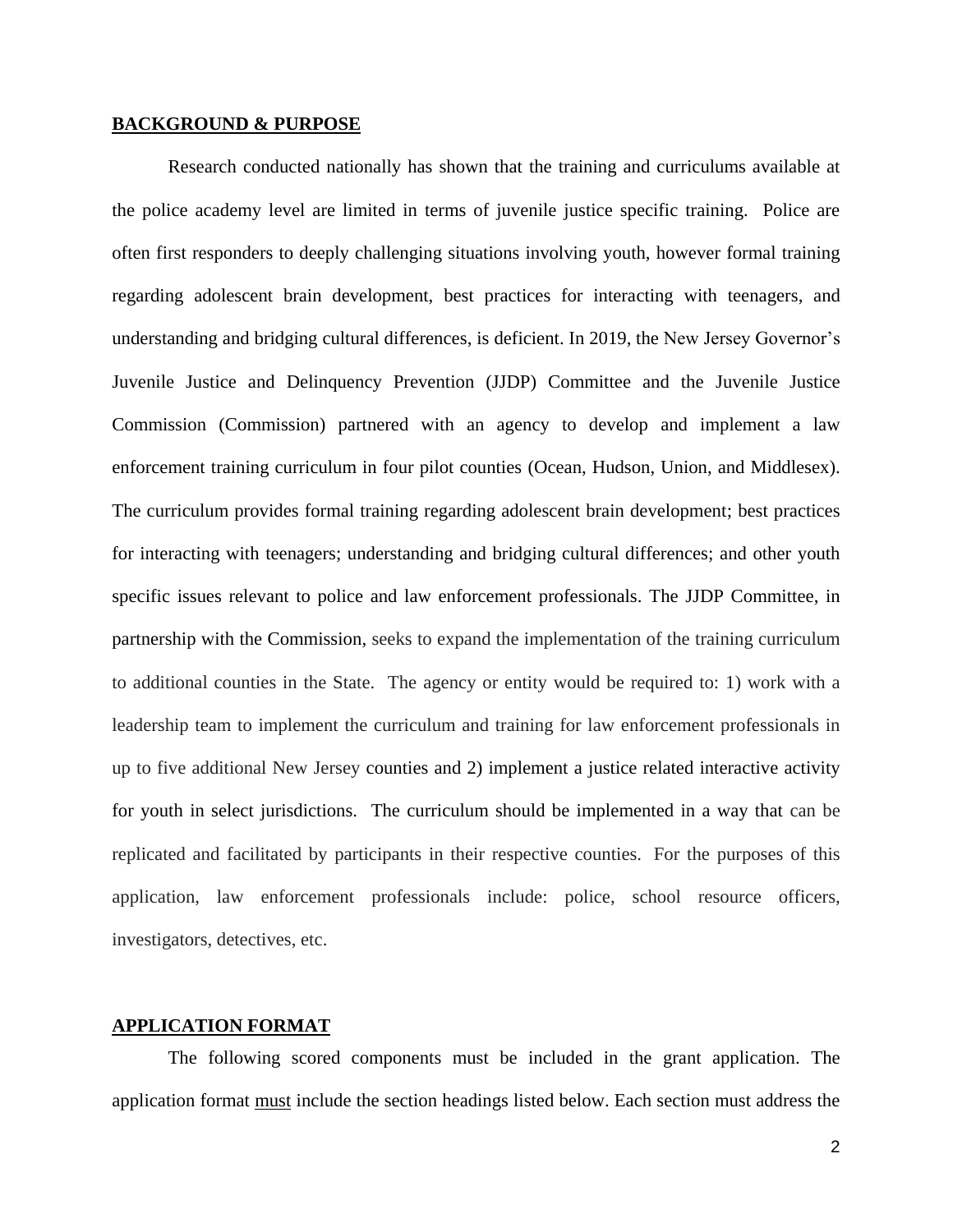subsequent questions in that segment. The application must be double-spaced using a standard 12-point font with no less than one-inch margins and must not exceed 10 pages, not including the attachments. Applications that do not score at least 80 points out of a possible 100 will not be considered for funding. Applicants that score an 80 or higher will be required to participate in an interview. The interview will also be scored and will affect the applicant's final score.

Applicants that wish to apply for funding must submit their application by 7/15/22, per the instructions in the Notice of Availability of Funding (NOAF) including ALL required attachments which can be found at [https://www.njoag.gov/about/divisions-and-offices/juvenile](https://www.njoag.gov/about/divisions-and-offices/juvenile-justice-commission-home/jjc-funding-opportunities/)[justice-commission-home/jjc-funding-opportunities/.](https://www.njoag.gov/about/divisions-and-offices/juvenile-justice-commission-home/jjc-funding-opportunities/)

#### **Application (100 points total):**

**Applicant Capacity (20 points):** Describe the applicant's capacity to implement the project as envisioned by discussing and providing specific examples of the applicant's:

- 1) mission, vision, and services.
- 2) experience in providing training to law enforcement officers.
- 3) experience in implementing 'Train the Trainer' programs.
- 4) experience developing and implementing a justice related interactive activity for youth.
- 5) history of collaboration and planning with law enforcement agencies and state and county entities around at risk and justice involved youth.
- 6) relevant experience and capabilities in training on implicit bias and understanding cultural influences and reducing racial and ethnic disparities.
- 7) relevant experience and capabilities in monitoring and evaluation of project implementation and outcomes.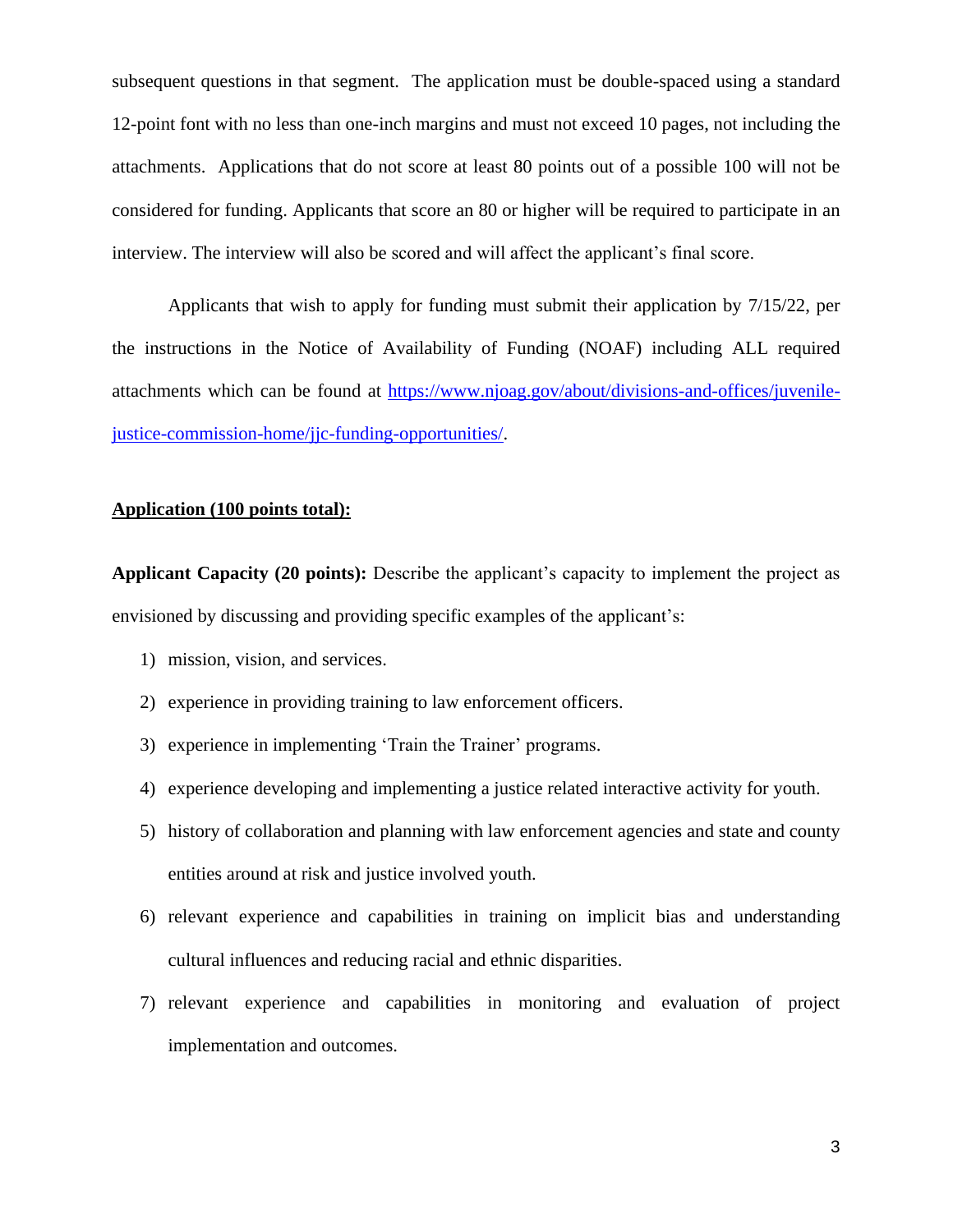- 8) experience in monitoring and conducting process evaluation through either observation or surveys related to training implementation.
- 9) production of written documentation, reports or publications related to the agency's involvement with this type of curriculum and training.

**Goals & Objectives (20 points):** Based on the stated purpose of the initiative, describe the methods which will be employed to implement a training curriculum throughout New Jersey. Describe how implementation strategies will effectively change, reduce, or eliminate problems, concerns or issues related to juvenile justice and law enforcement contact and disproportionate minority contact. Identify concrete, measurable objectives and activities that will occur during the grant period and complete the Logic Model and Timeline. Goals and objectives should link to curriculum topics attached and a clear plan for measuring outcomes should be provided.

**Program Description (35 points):** The successful applicant will be required to work collaboratively and cooperatively with a leadership team consisting of representatives from the identified counties, the JJDP Committee, and Commission to ensure the project is implemented as intended.

- Train the Trainer. Training will be provided to up to 50 individuals including law enforcement personnel and other youth serving entities and providers per county.
	- 1. Describe the methods and structure of service delivery, including a description of how interactive discussions and hands on/role-modeling exercises will be used.
	- 2. Describe how the training will: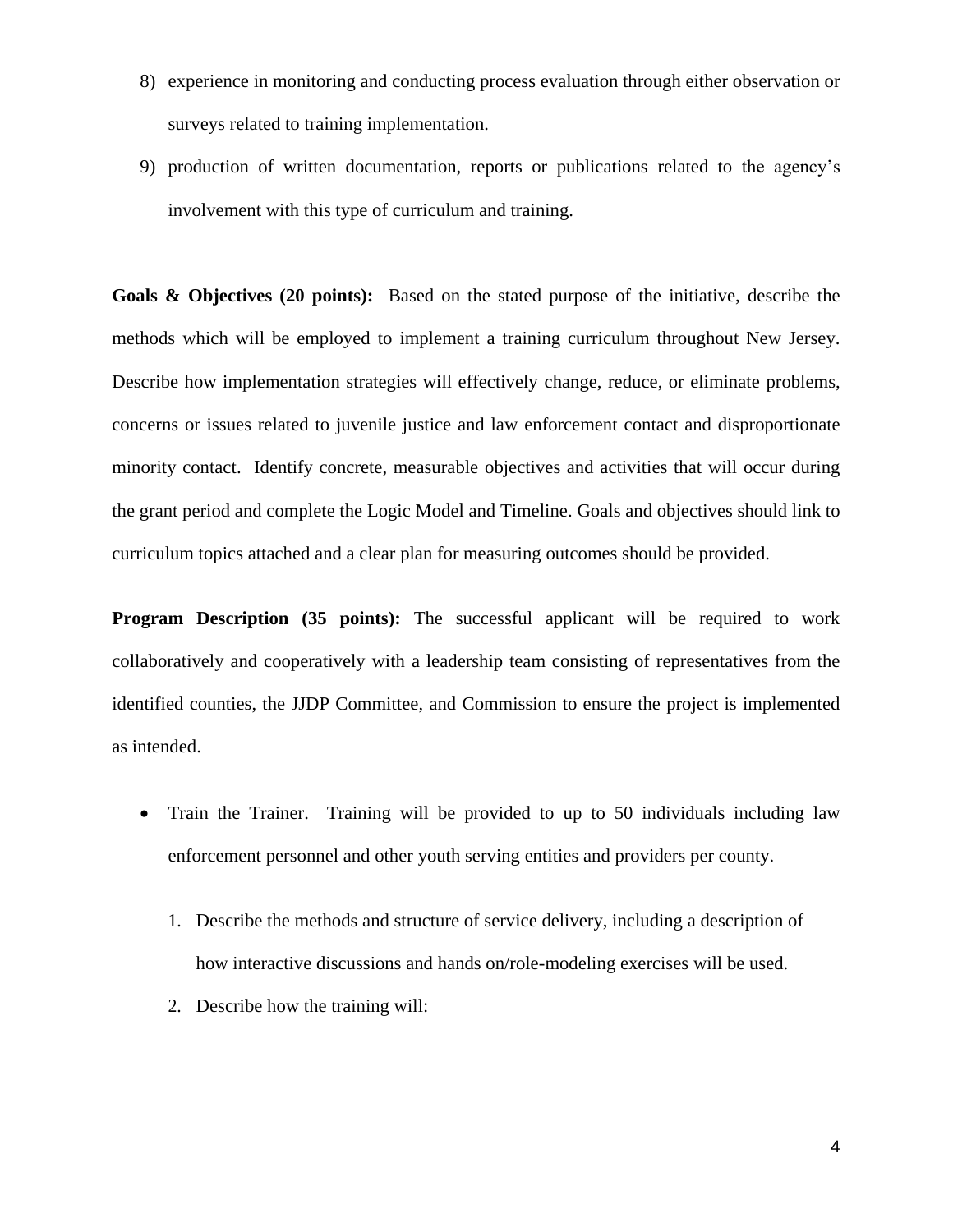- increase knowledge and understanding of youth populations and culture among law enforcement personnel;
- increase positive interactions between youth and law enforcement; and
- decrease the probability of arrest or incarceration of at-risk youth
- ensure participants become proficient in the areas listed above and are equipped to facilitate the training in their jurisdictions.
- 3. Discuss and provide examples of potential barriers you may experience during training implementation and solutions to those barriers.
- 4. Describe what types of follow-up consultations you could provide to the trainees after the completion of the trainings, including the frequency, format, and content of those follow-up consultations. Note, the individual counties will work with the funded provider to discuss what type of follow-up from the above they are seeking.
- Justice Related Interactive Activity
	- 1. Describe what type(s) of justice related interactive activities your agency anticipates implementing.
	- 2. Describe how the activity will be providing to youth.
	- 3. Describe the number of youth to be served by the activity.
	- 4. Describe how the activity will benefit the youth.

**Project Management/Personnel (10 points):** Applicants must describe a management structure capable of executing the proposed initiative. Provide the name, title, and a description of duties of staff as it relates to this training.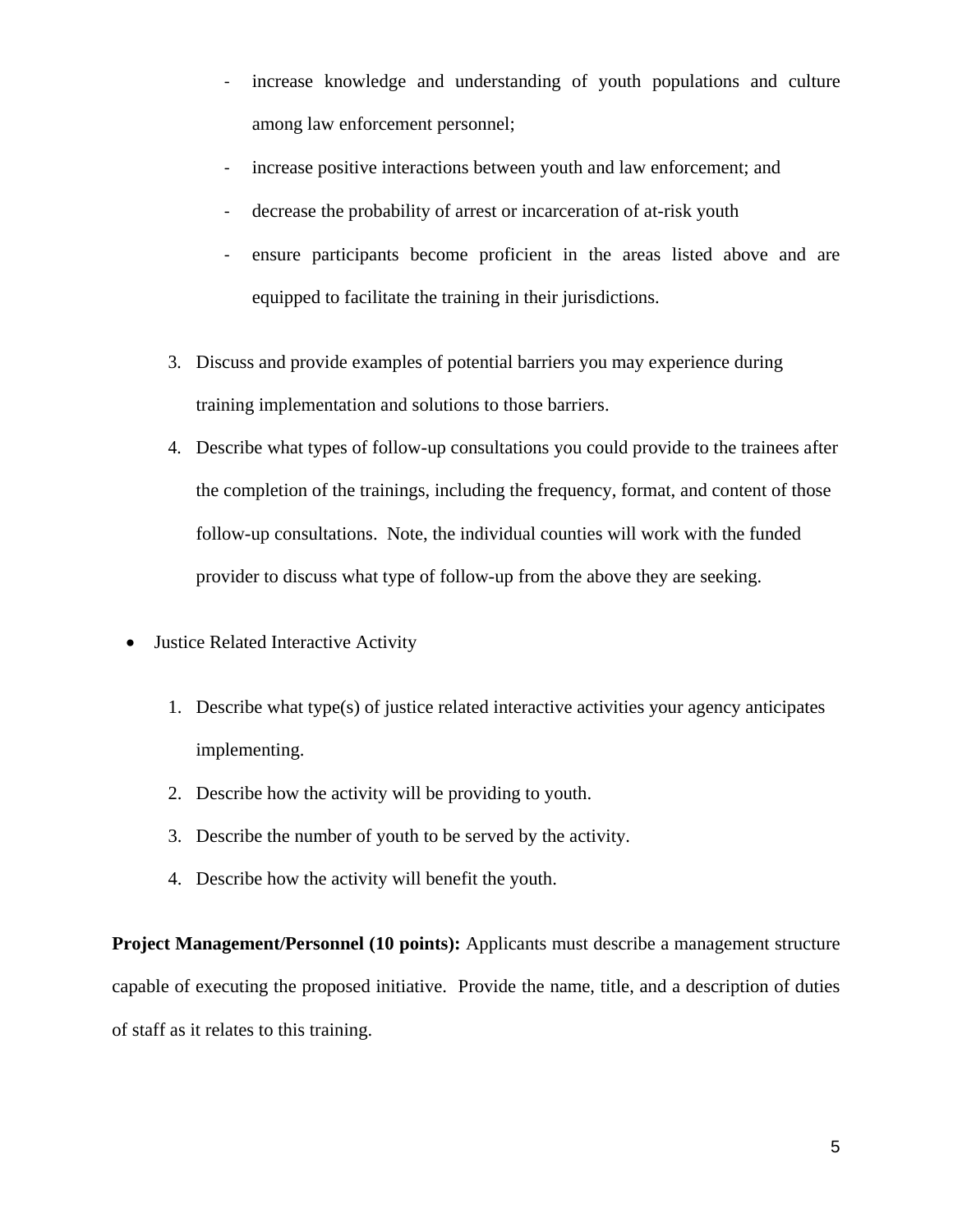- 1. staff experience as it relates to serving youth and the law enforcement community. This experience should be reflected in resumes of key personnel attached to the application.
- 2. Describe staff's level of knowledge and understanding of:
	- juvenile justice law enforcement practice
	- cultural and ethnic diversity that characterize those State and local communities where high levels of youth crime and delinquency occur; and
	- experience in training curriculum development and implementation.

**Budget Detail with Narrative**: **(15 points):** Applicants must provide a 12 month budget and a budget narrative that: 1) shows allowable costs for each proposed activity and provides a brief narrative statement that supports/links these costs with project activities; 2) demonstrates how the applicant arrived at the amounts requested using an equation (rate of pay X hours, days, or weeks= total request); 3) describes other funding sources and contributions (source(s) and amount, if applicable). The budget detail with narrative must be presented under the following categories, as applicable:

- A. Salaries and Wages
- B. Purchase of Services (fees are to be reasonable and consistent with that paid for similar services in the marketplace)
- C. Travel, Transportation and Subsistence (mileage reimbursement is limited to the allowable state rate of \$.31 per mile)
- D. Consumable Supplies, Postage, Printing
- E. Facilities, Office Space, Utilities, Equipment Rental
- F. Indirect Costs The applicant can elect to use its approved federally recognized ICR. If the applicant has never had an ICR negotiated with the Federal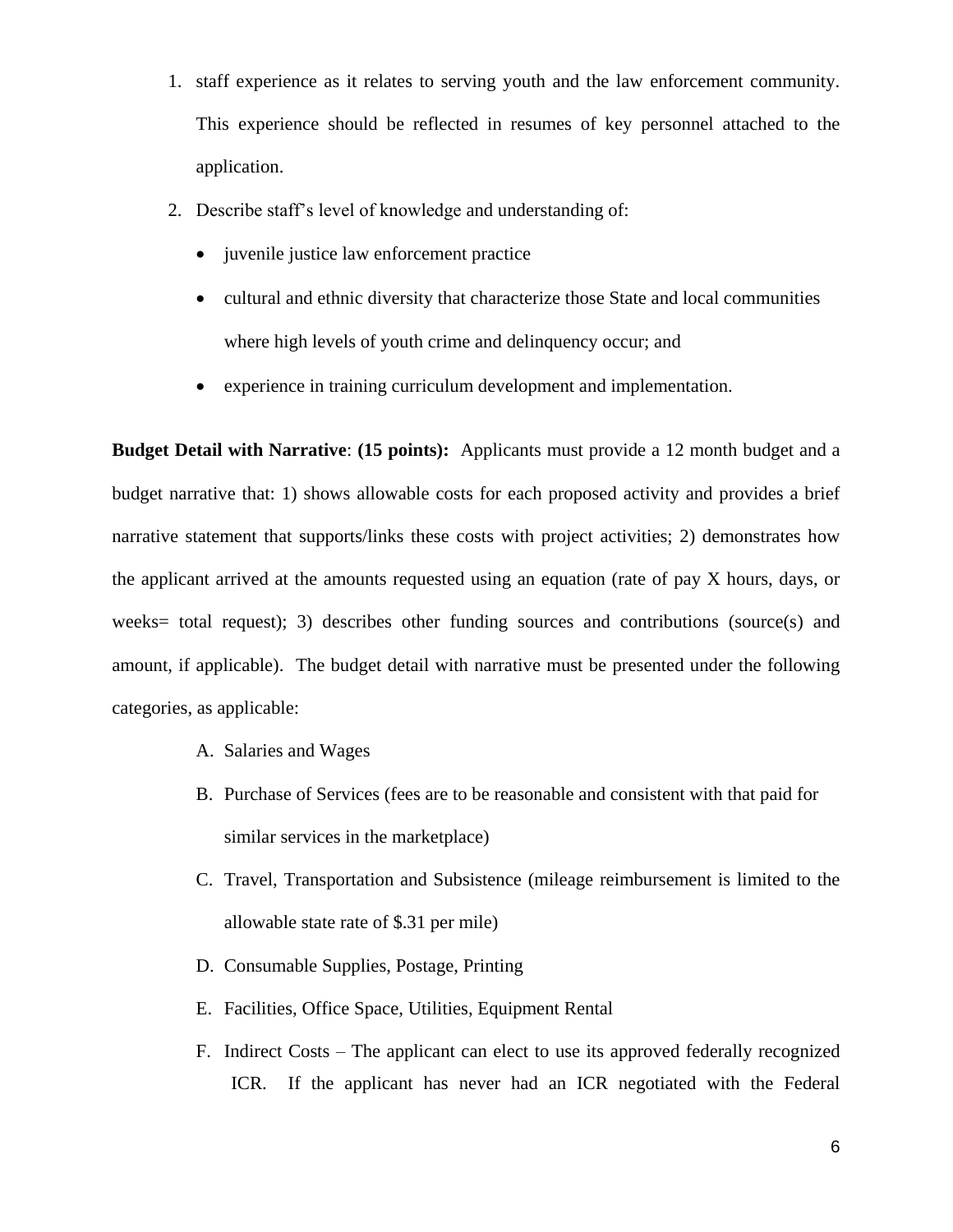Government and the applicant meets certain conditions, it may claim indirect costs using the 10% de minimis indirect cost rate or the applicant may choose not to seek indirect costs. Please see attached Indirect Costs fact sheet.

## **The following costs are not allowable:**

- 1. Supplanting: Funds must be used to establish a program where none previously existed or to expand existing funds for program activities but **cannot** replace those funds which have been appropriated for the same purpose.
- 2. Food: Funds awarded under this grant **cannot** be used for meals and refreshments at meetings or trainings.
- 3. Construction, expansion or building renovation.
- 4. Purchasing or acquiring land.
- 5. Vehicle acquisition.
- 6. Lobbying.
- 7. Bonuses, commissions, or honorariums.

### **Application Attachments**

The following documents referenced in the application MUST be attached to this application. Please note that any application missing the required attachments will not be considered for funding. These documents can either be found below or at [https://www.njoag.gov/about/divisions-and-offices/juvenile-justice-commission-home/jjc](https://www.njoag.gov/about/divisions-and-offices/juvenile-justice-commission-home/jjc-funding-opportunities/)[funding-opportunities/.](https://www.njoag.gov/about/divisions-and-offices/juvenile-justice-commission-home/jjc-funding-opportunities/)

- Project Timeline
- Budget
- Budget Narrative
- Logic Model
- Training Syllabus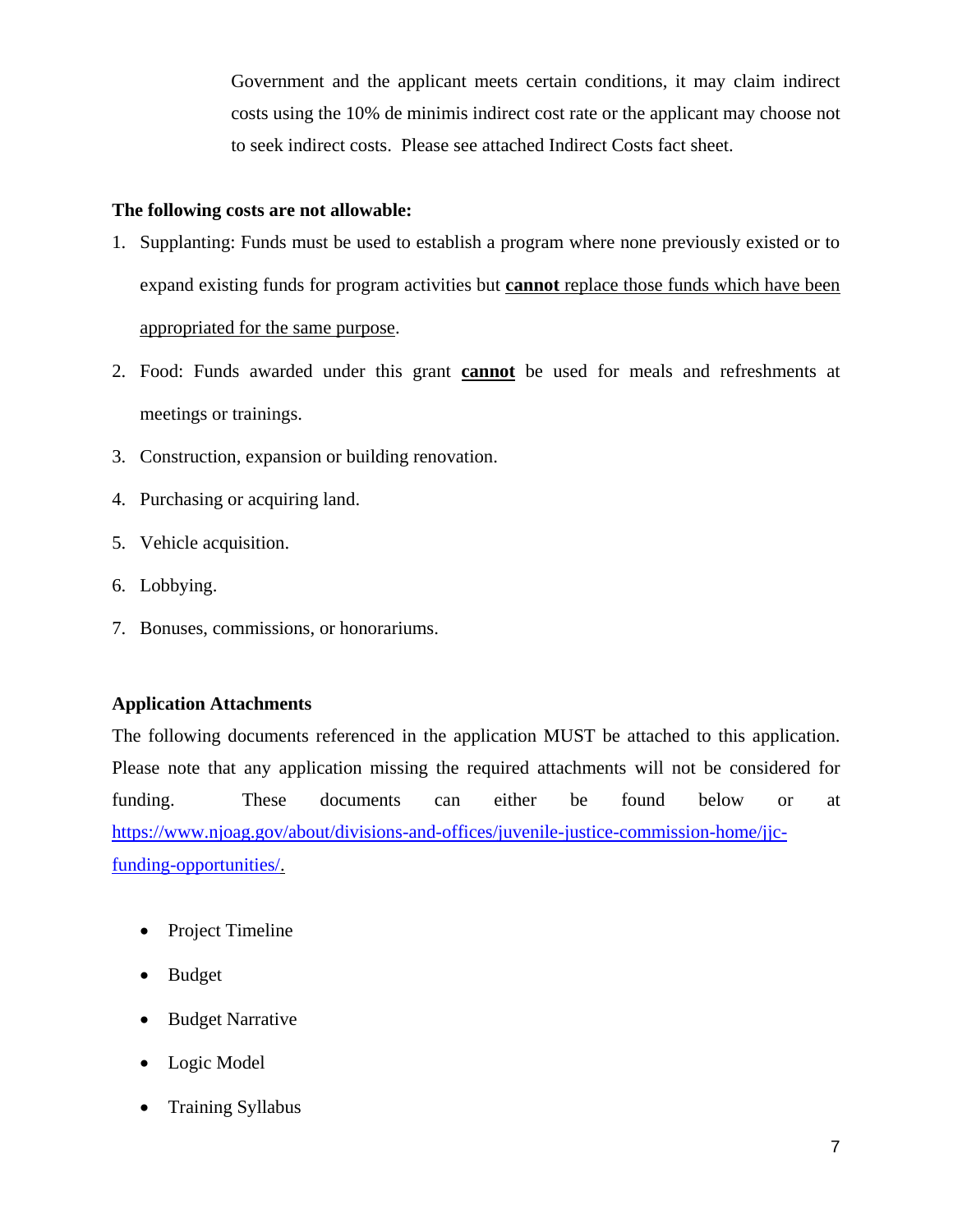- Resumes of project personnel. Job description should be provided for any positions that are not filled at the time of application submission.
- Supporting Documentation (see Agency Capacity).
- Application Authorization Form
- Applicant Information Form
- Federal Single Audit Certification & State Audit Form
- Proof of Compliance with Single Audit Act
- Federal Approved Indirect Cost Rate, if applicable
- Certification of Debarment, Lobbying, Suspension and other Responsibility Matters and Drug Free Workplace
- DL & PS Debarment & Suspension Certification
- Standard Assurances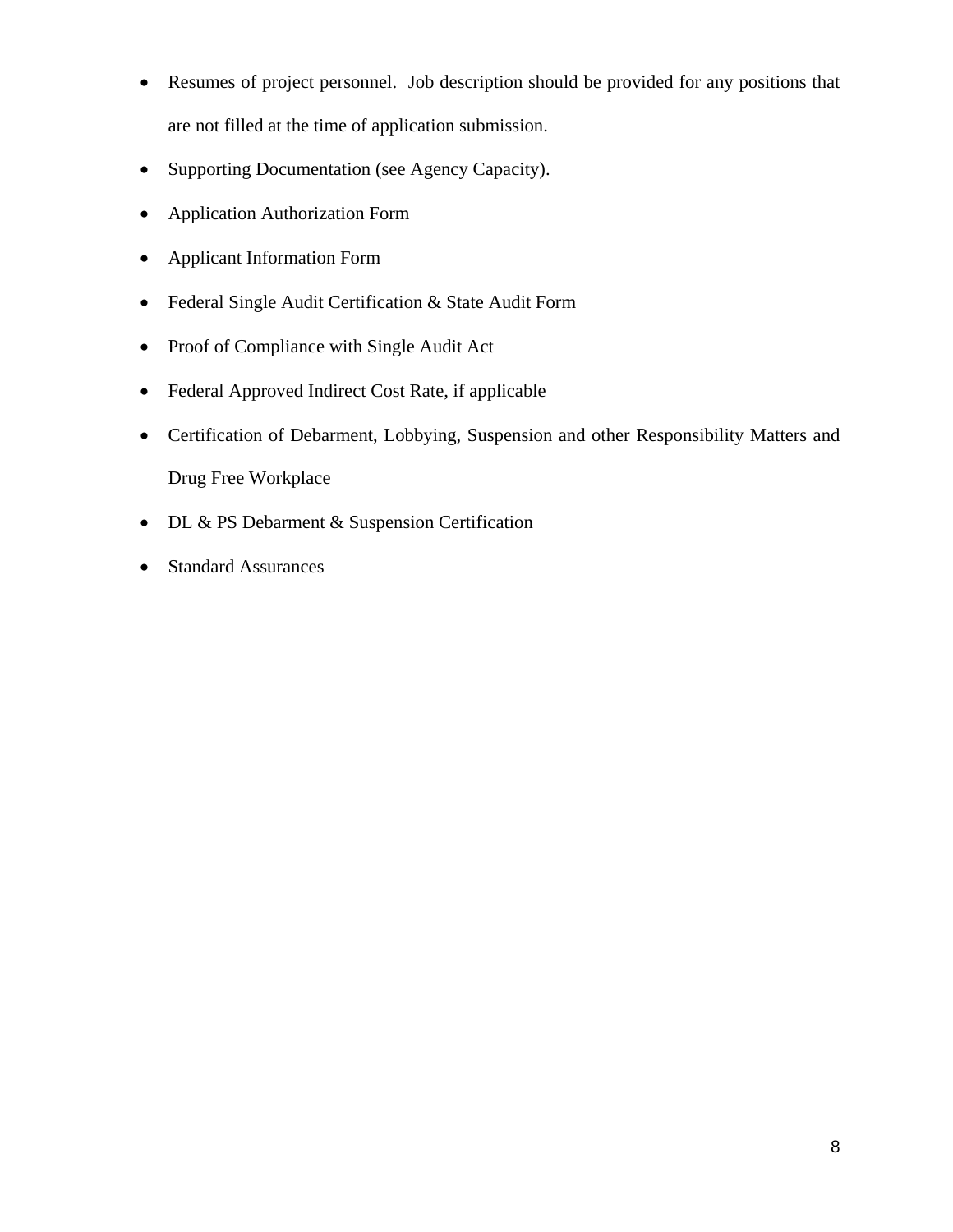# **LAW ENFORCEMENT TRAINING CURRICULUM**

## **12- MONTH PROJECT TIMELINE**

| <b>Month</b> | <b>Related</b><br>Objective | <b>Activity</b> | <b>Expected</b><br>Completion<br><b>Date</b> | <b>Person</b><br>Responsible |
|--------------|-----------------------------|-----------------|----------------------------------------------|------------------------------|
| Month 1      |                             |                 |                                              |                              |
| Month 2      |                             |                 |                                              |                              |
| Month 3      |                             |                 |                                              |                              |
| Month 4      |                             |                 |                                              |                              |
| Month 5      |                             |                 |                                              |                              |
| Month 6      |                             |                 |                                              |                              |
| Month 7      |                             |                 |                                              |                              |
| Month 8      |                             |                 |                                              |                              |
| Month 9      |                             |                 |                                              |                              |
| Month 10     |                             |                 |                                              |                              |
| Month 11     |                             |                 |                                              |                              |
| Month 12     |                             |                 |                                              |                              |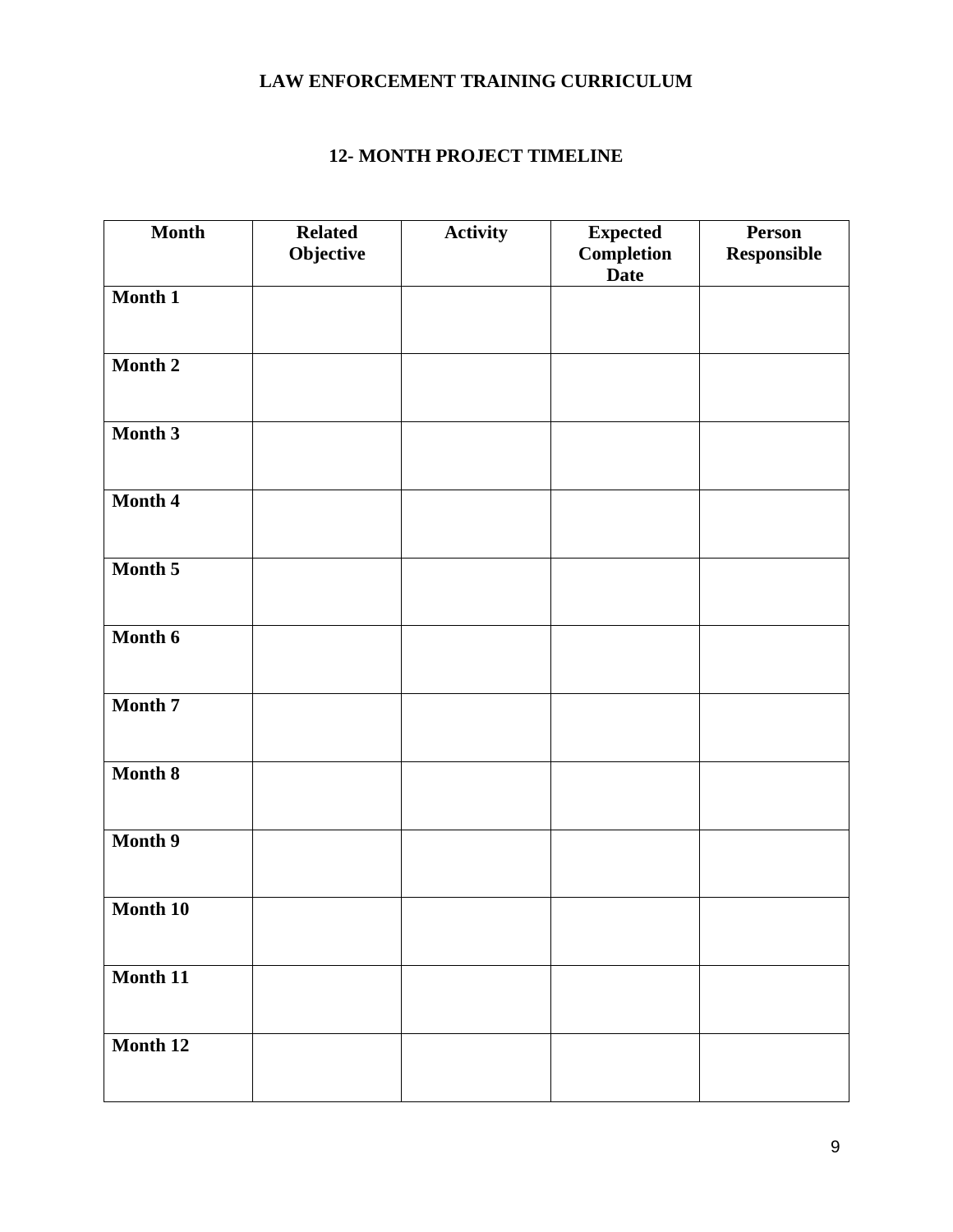## **LAW ENFORCEMENT TRAINING CURRICULUM**

## **12 MONTH PROPOSED BUDGET FORM**

**APPLICANT \_\_\_\_\_\_\_\_\_\_\_\_\_\_\_\_\_\_\_\_\_\_**

**PROJECT PERIOD**: **FROM TO**

| <b>BUDGET CATEGORY</b>                                             | <b>FEDERAL</b><br><b>SHARE</b> | <b>OTHER</b><br><b>FUNDING</b><br><b>SOURCE</b> | <b>PROJECT</b><br><b>TOTAL</b> |
|--------------------------------------------------------------------|--------------------------------|-------------------------------------------------|--------------------------------|
| <b>A. SALARIES AND WAGES</b>                                       |                                |                                                 | \$                             |
| - FRINGE BENEFITS                                                  |                                |                                                 | \$                             |
| <b>B. PURCHASE OF SERVICES</b>                                     |                                |                                                 |                                |
| C. TRAVEL, TRANSPORTATION, SUBSISTENCE                             |                                |                                                 |                                |
| D. CONSUMABLE SUPPLIES, POSTAGE,<br><b>PRINTING</b>                |                                |                                                 |                                |
| E. FACILITIES, OFFICE SPACE, UTILITIES,<br><b>EQUIPMENT RENTAL</b> |                                |                                                 |                                |
| <b>F. INDIRECT COSTS</b>                                           |                                |                                                 |                                |
| <b>TOTAL PROJECT COST</b>                                          |                                |                                                 |                                |

Other Funding Source: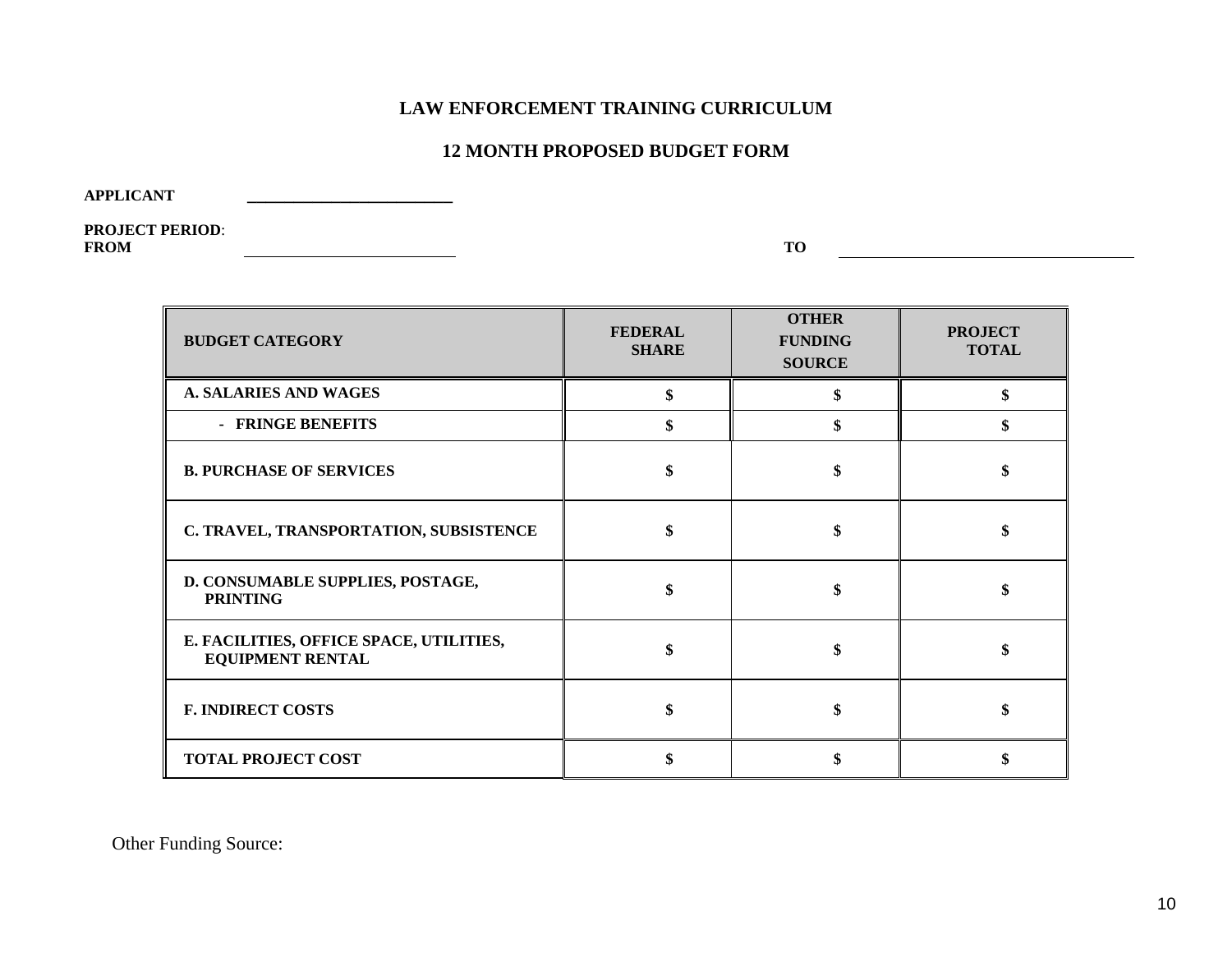#### **BUDGET NARRATIVE**

A budget narrative must be attached for both federal and other funds. For category A, complete the chart provided, the name, number of hours per week, salaries, and fringe for each staff member. For category B thru E, 1) show allowable costs for each proposed activity and provides a brief narrative statement that supports/links these costs with project activities; 2) demonstrates how the applicant arrived at the amounts requested using an equation (e.g., rate of pay x hours, days, or weeks = total request); 3) describes other funding sources and contributions (source(s) and amount, if applicable).

### **A. Salaries, Wages, & Fringe Benefits:**

List each position for which funds are requested, indicating the  $#$  of hours  $+$  rate per to be spent on the project. Employees' benefits, such as retirement, FICA and health insurance should be shown separately and itemized as fringe benefits.

| Name | Title | Hourly | # of hours | Total  | Fringe, if | Total cost |
|------|-------|--------|------------|--------|------------|------------|
|      |       | Rate   |            | Salary | applicable |            |
|      |       |        |            |        |            |            |
|      |       |        |            |        |            |            |
|      |       |        |            |        |            |            |
|      |       |        |            |        |            |            |
|      |       |        |            |        |            |            |

Narrative for salaries, wages, and fringe:

### **B. Purchase of Services:**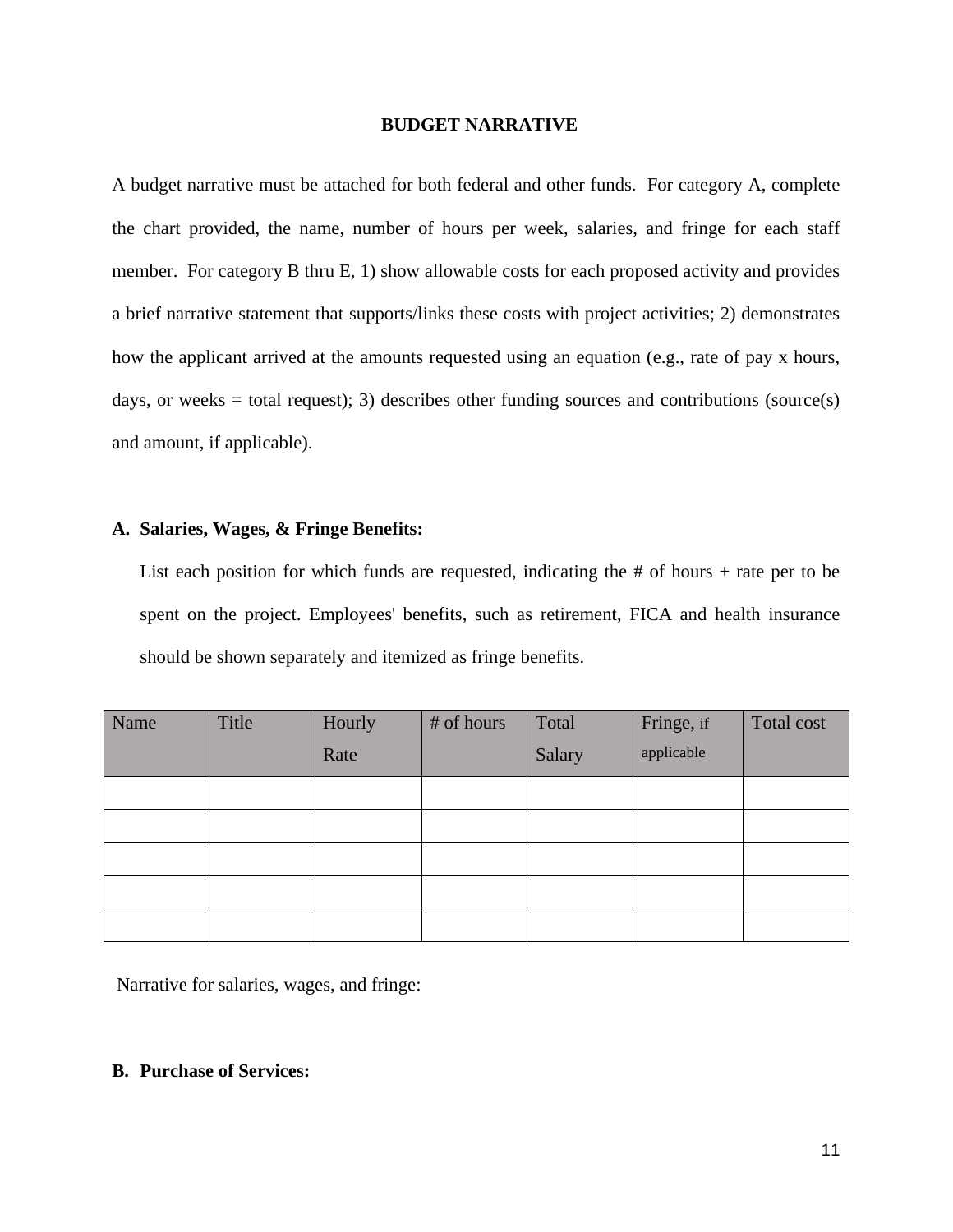| Funds in the amount of \$ | will pay for |
|---------------------------|--------------|
|---------------------------|--------------|

# **C. Travel, Transportation, And Subsistence:**

Funds in the amount of \$ will pay for

## **D. Consumable Supplies, Postage, Printing:**

Funds in the amount of \$ will pay for

## **E. Facilities, Office Space, Utilities, Equipment Rental:**

Funds in the amount of \$ will pay for

### **F. Indirect Cost:**

Funds in the amount of \$ will pay for